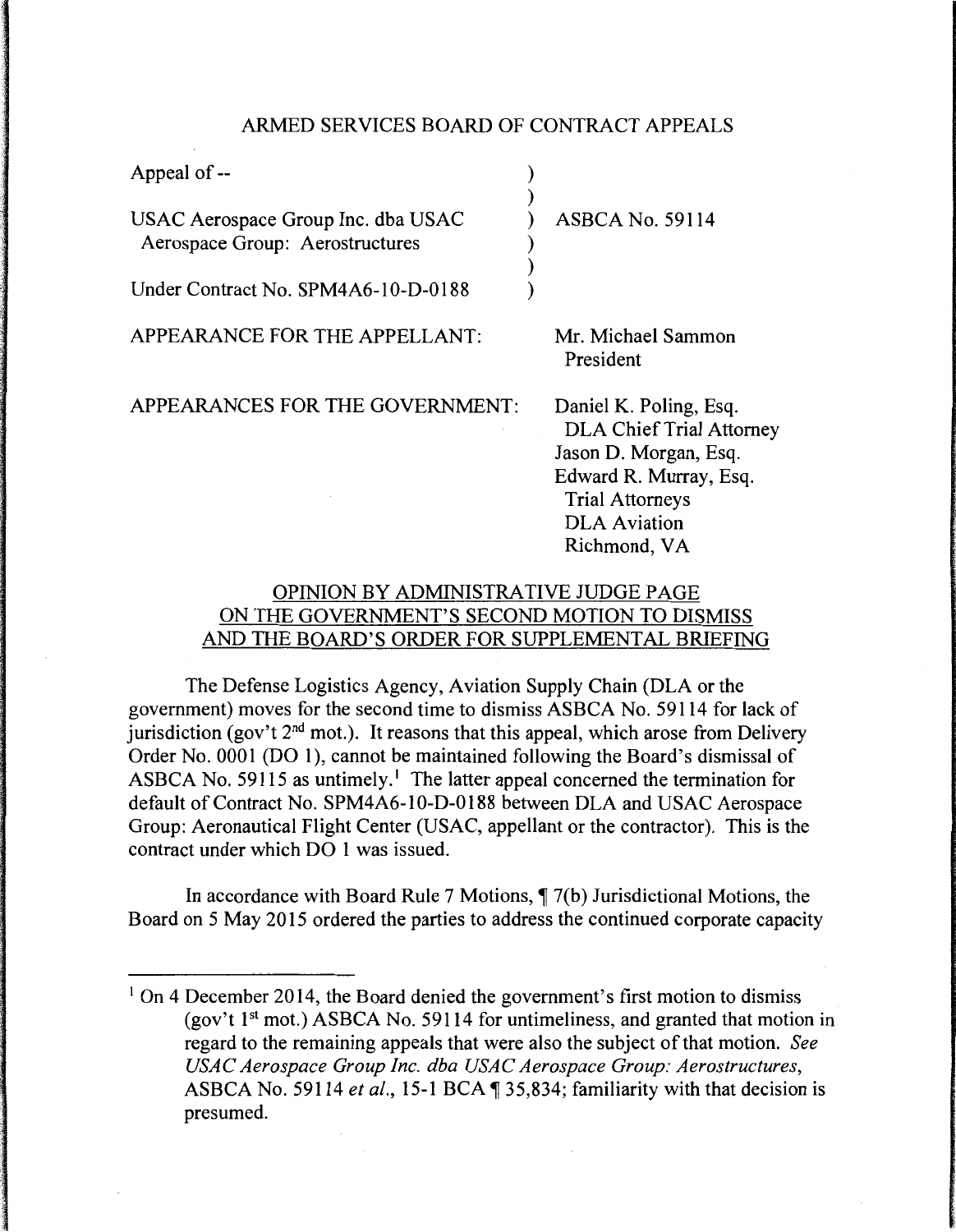of USAC, and its representative, to bring and prosecute this appeal under Board Rule 15 Representation.<sup>2</sup>

## STATEMENT OF FACTS FOR PURPOSES OF THE GOVERNMENT'S SECOND MOTION TO DISMISS

#### *The Contract and Termination for Default*

On 3 May 2010, DLA awarded indefinite-delivery/indefinite-quantity (IDIQ) Contract No. SPM4A6-10-D-0188 to USAC (R4, tab 1). The name and address of the company are listed in the contract as USAC Aerospace Group, Aeronautical Flight Center: Hangar, Murrieta CA 92563-2573 and the contractor's CAGE (Commercial and Government Entity) code is given as 5RUB5 *(id.* at 1).<sup>3</sup>

Although USAC represented itself as a corporation in entering into the contract (R4, tab 1 at 1), the record does not reflect that USAC ever notified the government that it had forfeited this status. Nor does the record indicate that USAC sought a novation for government approval to assume the contract in a non-corporate capacity.

The IDIQ contract, which had a base and four optional years, called for the contractor to provide holdback latches. The contract called for the government to order a minimum of 163 and a maximum of 1,301 latches at the price of \$44.50 each. The contractor was required to conduct a first article test (FAT) and submit a FAT report in 90 days. (R4, tab 1)

<sup>&</sup>lt;sup>2</sup> The Board's inquiry in ASBCA No. 59114 was prompted by documents provided in support of the government's motion to dismiss in ASBCA No. 59186 (gov't mot. in No. 59186) for want of USAC's corporate capacity. Although ASBCA No. 59114 arises under a separate contract, both contracts were between DLA and USAC and overlapped in time. The government's motion in No. 59186 raised jurisdictional questions in No. 59114. Appellant was notified on 23 February 2017 that unless it provided timely and credible rebuttal, the Board would consider relevant portions of the record from No. 59186 in the instant appeal. Appellant did not respond to this order; accordingly, we consider the record from ASBCA No. 59186 in evaluating our jurisdiction over ASBCA No. 59114.

<sup>&</sup>lt;sup>3</sup> We note that USAC used different CAGE codes in the contracts underlying Nos. 59114 and 59186. From appellant's correspondence, we understand these to be two different divisions under the same corporate aegis. As appellant did not distinguish between these as separate entities, we treat "USAC" as a single business for purposes of this decision.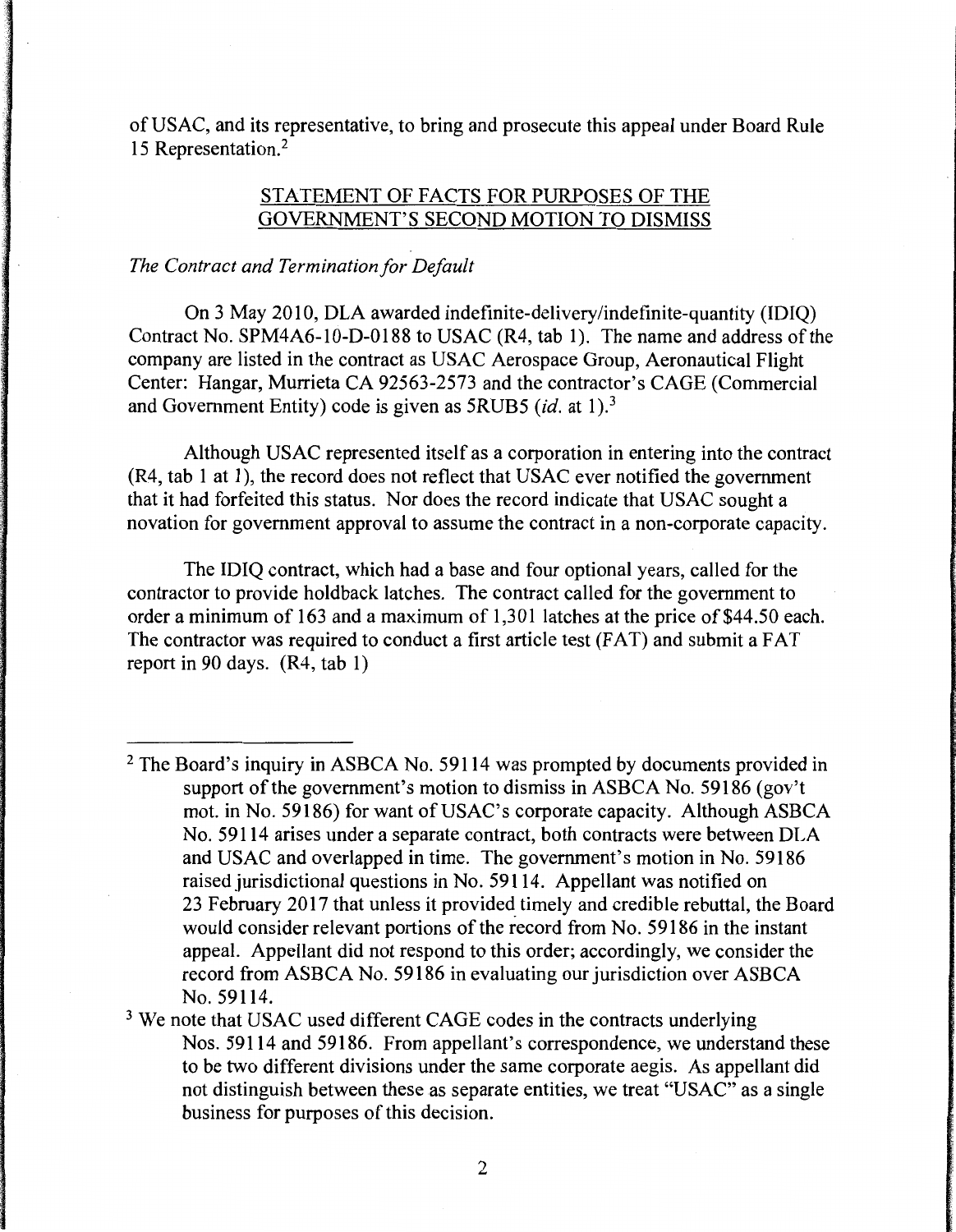Also on 3 May 2010, DLA issued DO 1 under the contract for a total of 1,082 latches at \$44.50 each (R4, tab 6). Prior to terminating the contract for default, DLA issued several unilateral modifications pertaining to DO 1 (R4, tabs 7-10). On 10 May 2010, contract Modification No. 000101 "incorporate[ d] the First Article Test information" (R4, tab 7). On 10 December 2010, contract Modification No. 000102 identified an alternate material and revised the delivery schedule (R4, tab 8). Contract Modification No. 000103 dated 20 January 2011 revised the delivery schedule and set a schedule for first article testing, with the FAT and report due 18 April 2011 (R4, tab 9). A modification of 12 April 2013 extended the delivery dates for CLINs 0001-0003 (R4, tab 10).

On 30 July 2013, the contracting officer (CO) issued a "SHOW CAUSE NOTICE" to the contractor, advising that "the Government is considering terminating your contract for default." DLA advised that USAC had "neither delivered the required supplies nor [had it] requested a new delivery date." The contractor was given "10 days after your receipt of this notice" to respond. (R4, tab 30)

USAC replied to the Show Cause Notice on 2 August 2013. It attributed performance deficiencies to its supplier Robinson Manufacturing for providing a nonconforming casting. USAC asked for an additional payment of \$1,500 and an extension of 60-90 days to correct the failure. (R4, tab 31)

The CO on 19 September 2013 notified USAC that the instant contract was terminated for default (R4, tab 33). The CO on 20 September 2013 issued contract Modification No. POOlOl, a separate notice of termination for default of CLINs 0001 and 0002 (DO 1). The address listed for USAC in this modification was "1174 East Edna Plc, Covina CA 91724-2507 USA." (R4, tab 5)

# *USAC's Appeal in ASBCA No. 59114 of the Government's Termination for Default of* DO<sub>1</sub>

On 3 January 2014, the ASBCA received USAC's appeal from the CO's decision to terminate the contract for default. Attached to that notice was a copy of the CO's separately issued contract modification that terminated DO 1. The Board docketed this appeal as ASBCA No. 59114.

USAC's correspondence of 3 March 2014 was signed by Michael Sammon as "President/Director of Operations." This letter confirmed that he was the "Company Official qualified" under Board Rule 26.4 Appellant said that it would advise the Board if it retained legal representation, but has not done so.

<sup>4</sup> This rule has been renumbered as Board Rule 15 Representation.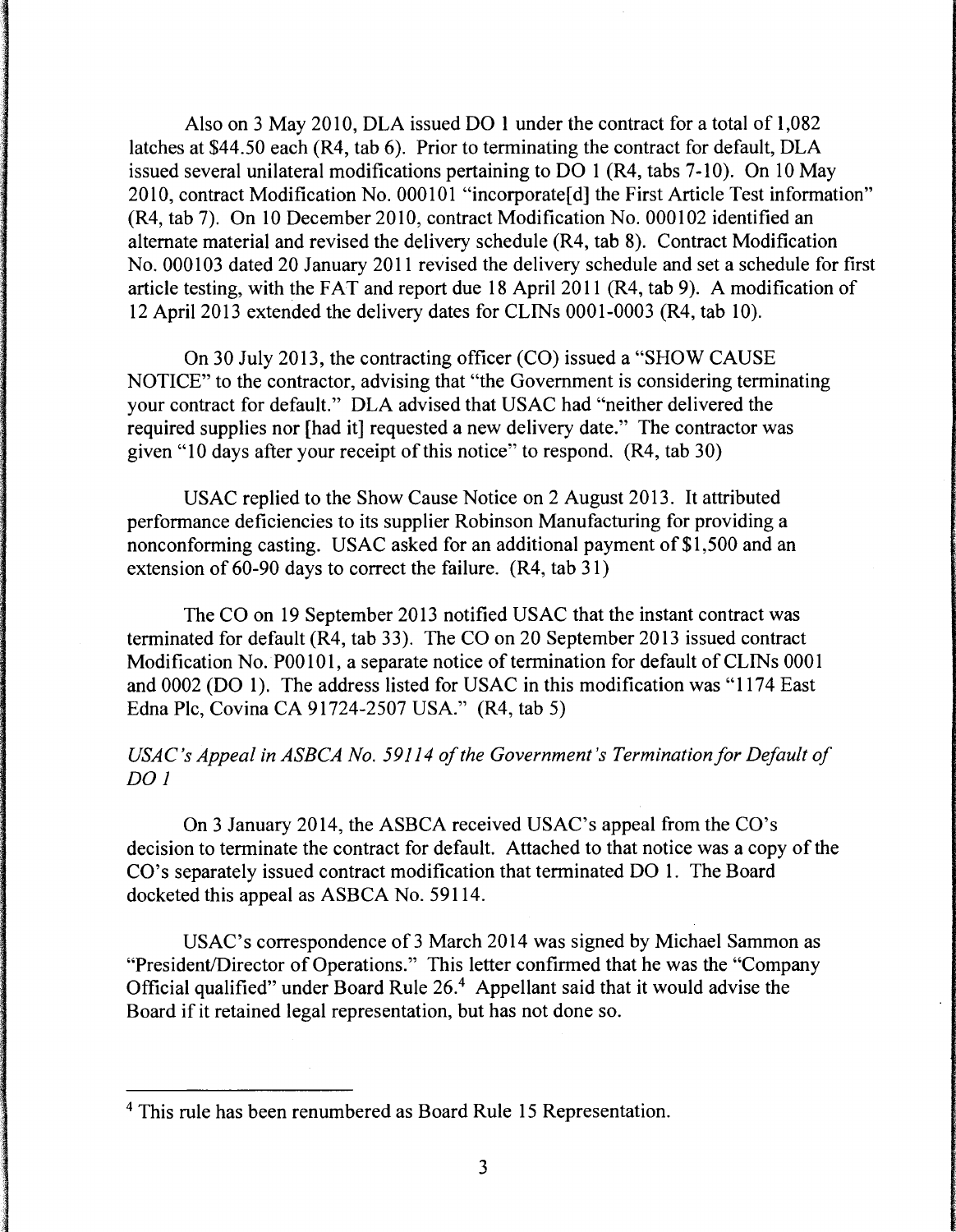# *The Government's Second Motion to Dismiss in ASBCA No. 59114 and Appellant's Opposition to the Motion*

The government on 4 February 2015 filed its second motion to dismiss in ASBCA No. 59114. It noted that the Board's ruling of 4 December 2014 dismissed as untimely ASBCA No. 59115, which arose from USAC's challenge to termination of the underlying contract. The government reasoned that "DLA terminated for default all of the delivery orders – including Delivery Order 0001, the subject of [ASBCA No. 59114] - when it terminated for default USAC's IDIQ contract." (Gov't  $2^{nd}$  mot. at 7)

The Board on 23 February 2015 ordered appellant to submit its opposition to the government's second motion to dismiss by 10 April 2015. The order allowed the government the option of replying by 11 May 2015, and gave appellant the opportunity to submit a final response by 11 June 2015.

USAC characterized its 10 April 2015 submission as its "opposition to the government's [second motion to] dismiss." The contractor's correspondence did not address the consequences of the Board's dismissal of ASBCA No. 59115.

### *The Board's Order for Supplemental Briefing*

In considering the government's second motion to dismiss, the Board's review of the overall record raised other concerns. This included unrebutted information submitted as part of a government motion in ASBCA No. 59186. Documentation provided by the government from the California and Nevada secretaries of state brought into question the corporate viability of USAC, and to Mr. Sammon's representative capacity, at all times relevant to making and sustaining both ASBCA Nos. 59114 and 59186.

As provided in Board Rule 7 Motions,  $\P$  (b) Jurisdictional Motions, the ASBCA on 5 May 2015 issued *sua sponte* an Order for Supplemental Briefing on the issues of USAC's continued corporate capacity and Mr. Sammon's compliance with Board Rule 15 Representation. The parties were ordered to address "whether ( 1) USAC possessed sufficient corporate capacity, and (2) Michael Sammon's adequate legal authority, to bring and prosecute this appeal." The order directed the parties' attention to its decision in "*Easterbrook/Ramco*, ASBCA No. 42176 [et al.], 94-2 BCA 1 26,658 and [to] Nevada Revised Statutes (NRS) § 78.175 DEFAULTING CORPORATIONS: DUTIES OF SECRETARY OF STATE; REVOCATION OF CHARTER AND FORFEITURE OF RIGHT TO TRANSACT BUSINESS; DISTRIBUTION OF ASSET[S], including NRS 78.175(2)."

The parties were told to "exchange with one another, and submit to the Board, a supplemental brief pertaining to the Board's jurisdiction over [ASBCA No. 59114] that addresses the questions framed" in the order. This order cautioned USAC that its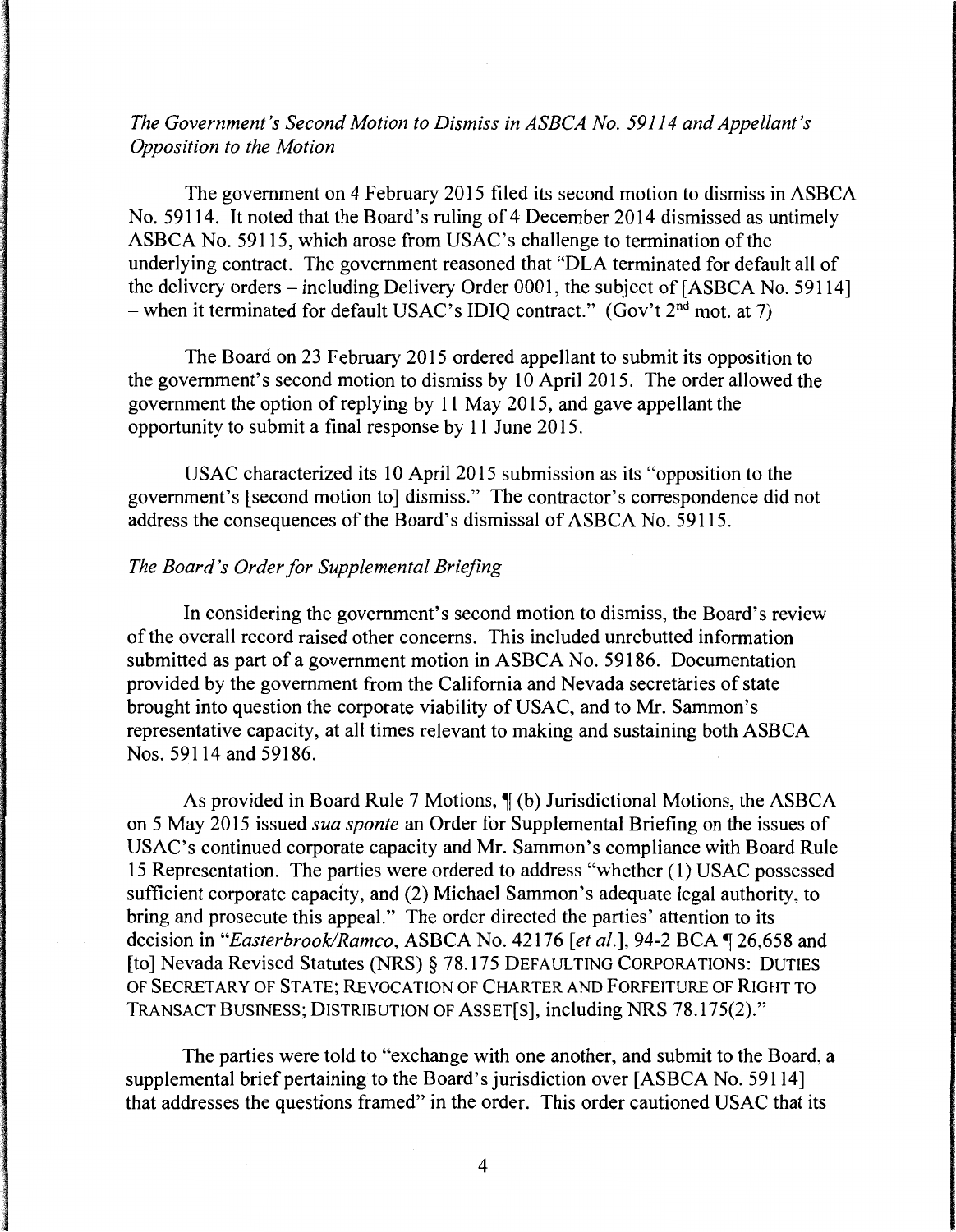failure to provide responsive answers to the questions posed therein would result in the Board's drawing an adverse inference regarding the requisite status of each and the serious consequences thereof:

> If it is USAC's position that both USAC and Michael Sammon were duly authorized to bring and prosecute this appeal, it is required to furnish proof for these contentions. Failure to do so in either instance will result in the Board's drawing adverse inferences and dismissal of this appeal for want of jurisdiction.

USAC's letter of 11 June 2015 did not address the Board's inquiry; rather, it further asserted the merits of its appeal.

#### DECISION

Despite repeated opportunities, USAC failed to provide any evidence that Mr. Sammon was an authorized representative as required by Board Rule 15. Having warned USAC of the consequences of failing to furnish credible evidence, the Board draws the following adverse inference. We find that USAC purportedly entered into the subject contract as a corporation but failed to furnish proof that Michael Sammon is a qualified corporate representative, to bring and maintain this appeal. This conclusion is based upon appellant's failure to rebut evidence submitted in ASBCA Nos. 59114 and 59186. USAC failed to comport, as it must, with Board Rule 15 Representation. *See, e.g., Smart Construction* & *Engineering Co.,* ASBCA No. 59354, 15-1BCA~36,018.

It is unnecessary that we consider the government's second motion to dismiss.

#### **CONCLUSION**

Since the Board is unable to proceed without a proper representative, ASBCA No. 59114 is dismissed without prejudice.

Dated: 26 April 2017

**REBA** Administrative Judge Armed Services Board of Contract Appeals

(Signatures continued)